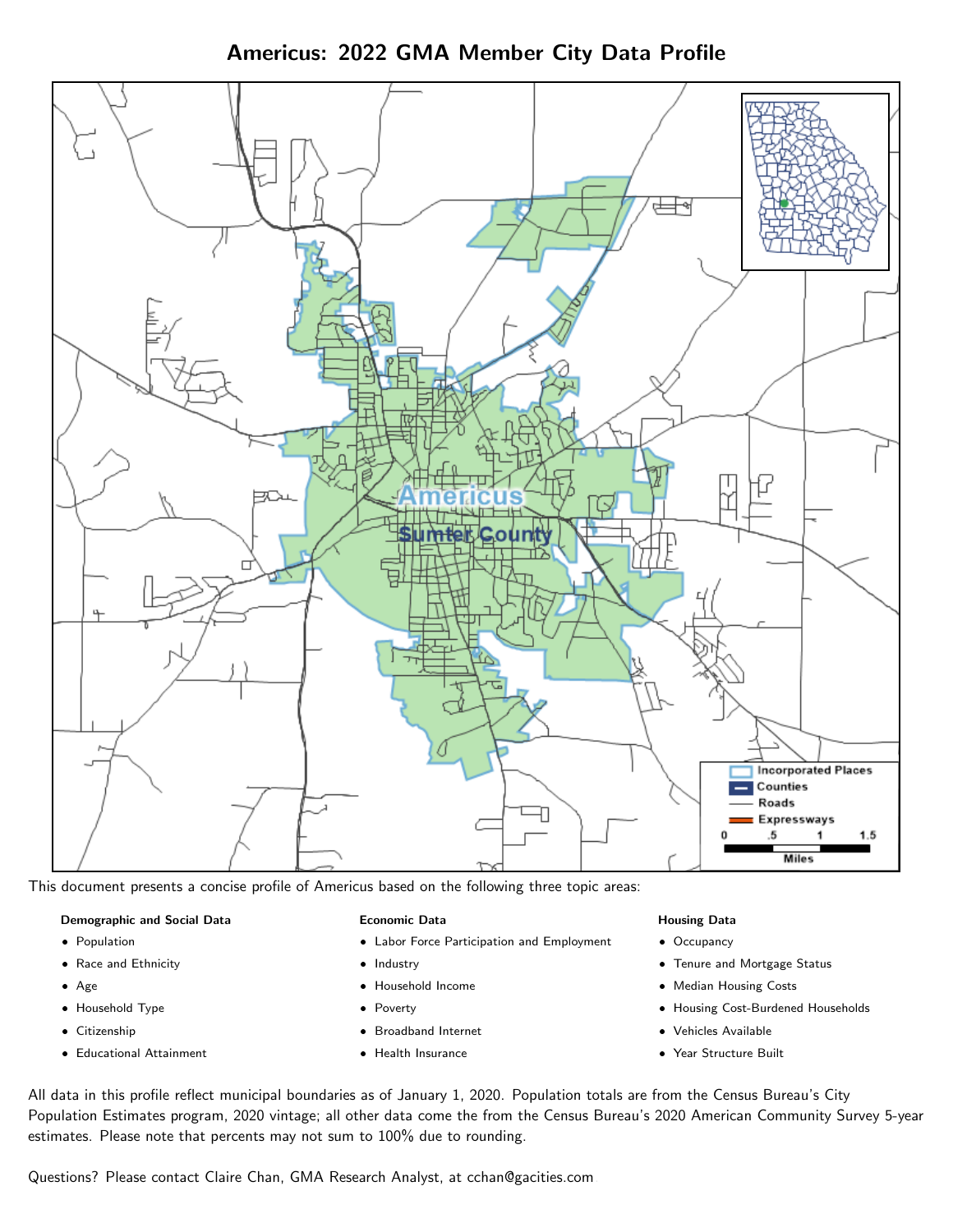# Americus: Demographic and Social





**Citizenship** 



Source: American Community Survey, 2020 5-year estimates, table B05002 Source: American Community Survey, 2020 5-year estimates, table B15002





Source: U.S. Census Bureau, City Population Estimates, 2020 vintage Source: American Community Survey, 2020 5-year estimates, table B03002

## Household Type



Source: American Community Survey, 2020 5-year estimates, table B01001 Source: American Community Survey, 2020 5-year estimates, table B11001

## Educational Attainment



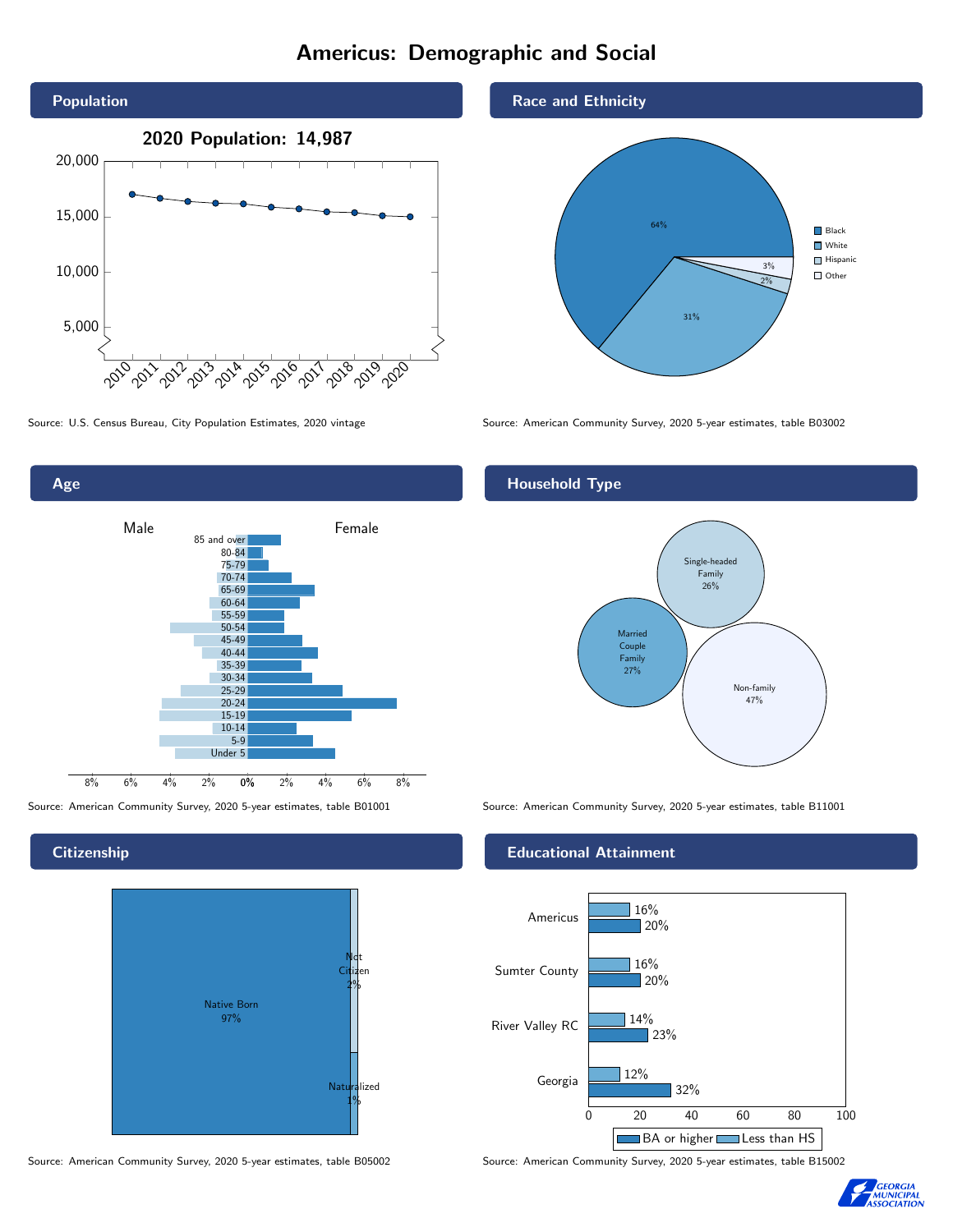# Americus: Economic



# 38% 5% Civilian Employed ■ Not in Labor force **Unemployed**

Source: American Community Survey, 2020 5-year estimates, table B23001 Note: Unemployment rate is based upon the civilian labor force.



| Agriculture, forestry, fishing and hunting, and mining      | $2\%$ |
|-------------------------------------------------------------|-------|
| Construction                                                | 2%    |
| Manufacturing                                               | 21%   |
| <b>Wholesale Trade</b>                                      | 3%    |
| Retail Trade                                                | 8%    |
| Transportation and warehousing, and utilities               | 6%    |
| Information                                                 | $4\%$ |
| Finance and insurance, real estate, rental, leasing         | $0\%$ |
| Professional, scientific, mgt, administrative, waste mgt    | 9%    |
| Educational services, and health care and social assistance | 25%   |
| Arts, entertainment, recreation, accommodation, food        | 9%    |
| service                                                     |       |
| Other services, except public administration                | $4\%$ |
| Public administration                                       | $7\%$ |

Source: American Community Survey, 2020 5-year estimates, table C24030







Source: American Community Survey, 2020 5-year estimates, table B28002 Source: American Community Survey, 2020 5-year estimates, table B18135

Poverty



## Health Insurance